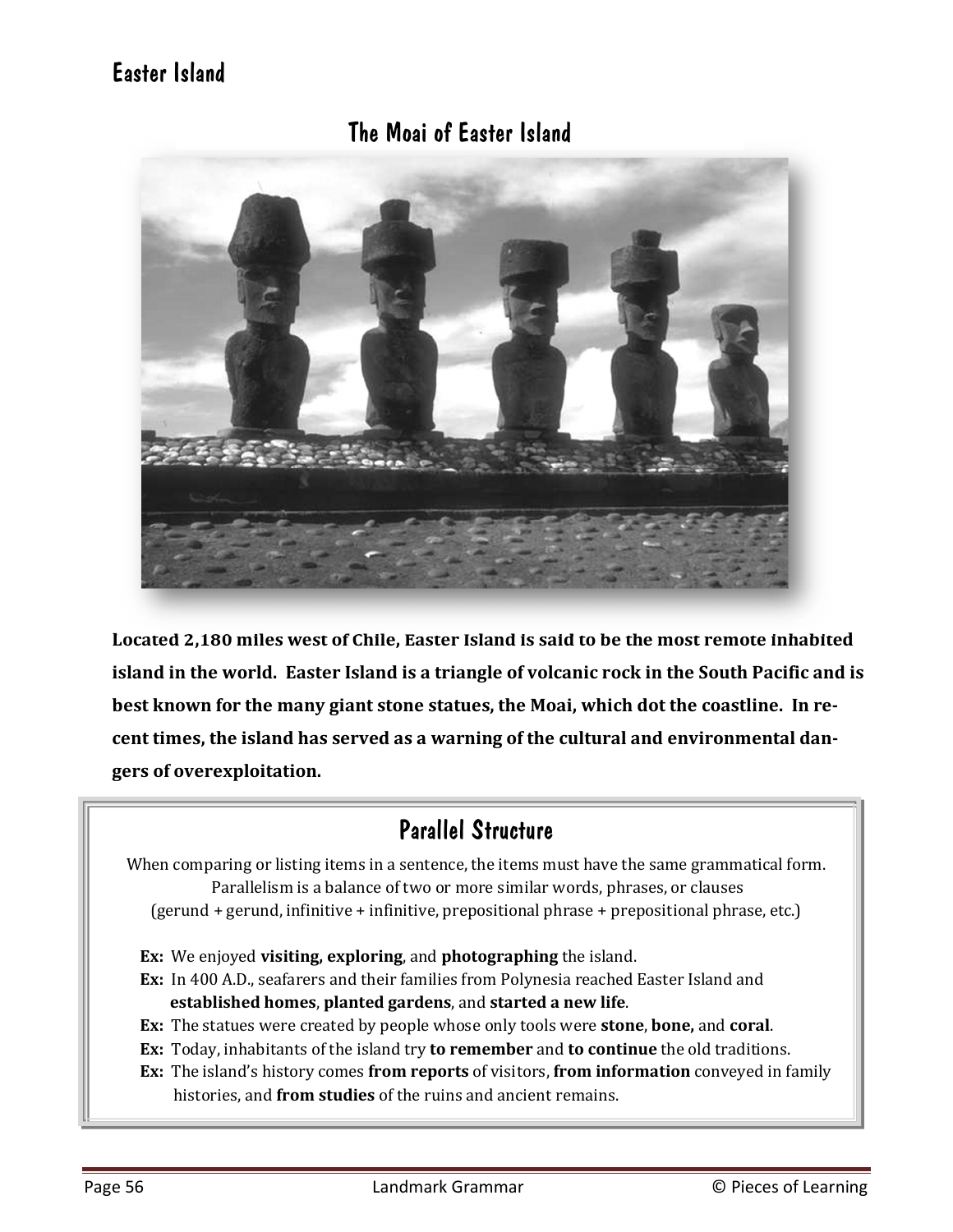#### **A. The sentences below all contain errors in parallelism. Rewrite each correctly:**

- 1. Thousands of people come each year to see the giant statues and discovering what has been called the "world's largest open-air museum."
- 2. When the first European visitor arrived on the island in 1722, he noticed that the land had been stripped, food is in short supply, and warring families.

\_\_\_\_\_\_\_\_\_\_\_\_\_\_\_\_\_\_\_\_\_\_\_\_\_\_\_\_\_\_\_\_\_\_\_\_\_\_\_\_\_\_\_\_\_\_\_\_\_\_\_\_\_\_\_\_\_\_\_\_\_\_\_\_\_\_\_\_\_\_\_\_\_\_\_\_\_\_\_\_\_\_\_\_\_\_\_\_\_\_\_\_\_\_\_\_\_\_\_\_\_\_\_\_\_

\_\_\_\_\_\_\_\_\_\_\_\_\_\_\_\_\_\_\_\_\_\_\_\_\_\_\_\_\_\_\_\_\_\_\_\_\_\_\_\_\_\_\_\_\_\_\_\_\_\_\_\_\_\_\_\_\_\_\_\_\_\_\_\_\_\_\_\_\_\_\_\_\_\_\_\_\_\_\_\_\_\_\_\_\_\_\_\_\_\_\_\_\_\_\_\_\_\_\_\_\_\_\_\_\_

\_\_\_\_\_\_\_\_\_\_\_\_\_\_\_\_\_\_\_\_\_\_\_\_\_\_\_\_\_\_\_\_\_\_\_\_\_\_\_\_\_\_\_\_\_\_\_\_\_\_\_\_\_\_\_\_\_\_\_\_\_\_\_\_\_\_\_\_\_\_\_\_\_\_\_\_\_\_\_\_\_\_\_\_\_\_\_\_\_\_\_\_\_\_\_\_\_\_\_\_\_\_\_\_\_

- 3. Ancient sites on the island continue to be excavated and restoration.
- 4. Early settlers created nearly a thousand of the stone figures and erecting hundreds of them on huge stone altars called ahu.
- 5. After a slave raid on the island in 1862, many of the captured people died of disease, overwork, or starving.

\_\_\_\_\_\_\_\_\_\_\_\_\_\_\_\_\_\_\_\_\_\_\_\_\_\_\_\_\_\_\_\_\_\_\_\_\_\_\_\_\_\_\_\_\_\_\_\_\_\_\_\_\_\_\_\_\_\_\_\_\_\_\_\_\_\_\_\_\_\_\_\_\_\_\_\_\_\_\_\_\_\_\_\_\_\_\_\_\_\_\_\_\_\_\_\_\_\_\_\_\_\_\_\_\_

\_\_\_\_\_\_\_\_\_\_\_\_\_\_\_\_\_\_\_\_\_\_\_\_\_\_\_\_\_\_\_\_\_\_\_\_\_\_\_\_\_\_\_\_\_\_\_\_\_\_\_\_\_\_\_\_\_\_\_\_\_\_\_\_\_\_\_\_\_\_\_\_\_\_\_\_\_\_\_\_\_\_\_\_\_\_\_\_\_\_\_\_\_\_\_\_\_\_\_\_\_\_\_\_\_

6. The expert navigators were skilled at finding their way across the sea to use the sun and stars as a kind of sky map.

\_\_\_\_\_\_\_\_\_\_\_\_\_\_\_\_\_\_\_\_\_\_\_\_\_\_\_\_\_\_\_\_\_\_\_\_\_\_\_\_\_\_\_\_\_\_\_\_\_\_\_\_\_\_\_\_\_\_\_\_\_\_\_\_\_\_\_\_\_\_\_\_\_\_\_\_\_\_\_\_\_\_\_\_\_\_\_\_\_\_\_\_\_\_\_\_\_\_\_\_\_\_\_\_\_

7. Most settlements were erected along the coast of Easter Island, and the Moai erecting along the coastline with their backs toward the spirit world in the sea.

\_\_\_\_\_\_\_\_\_\_\_\_\_\_\_\_\_\_\_\_\_\_\_\_\_\_\_\_\_\_\_\_\_\_\_\_\_\_\_\_\_\_\_\_\_\_\_\_\_\_\_\_\_\_\_\_\_\_\_\_\_\_\_\_\_\_\_\_\_\_\_\_\_\_\_\_\_\_\_\_\_\_\_\_\_\_\_\_\_\_\_\_\_\_\_\_\_\_\_\_\_\_\_\_

#### **B. In the sentences below, choose the correct form of who, whoever, whom, or whomever:**

- 1. I read that it was Jacob Roggeveen (who, whom) gave Easter Island its name.
- 2. Tell (whoever, whomever) asks, that the island is riddled with fascinating caves.
- 3. From (who, whom) did you learn that the island once had an apparent script called "rongorongo?"
- 4. It is the Rapa Nui (who, whom) we credit for carving and moving the Moai statues.
- 5. (Whoever, whomever) visits the island will most likely fly from Santiago, Chile.
- **C. Underline the prepositional phrases in the sentences below:**
	- 1. According to tradition, each Moai represents an ancestor of the family or clan.
	- 2. Most of the Moai were carved from the walls of the volcano Rano Raraku.